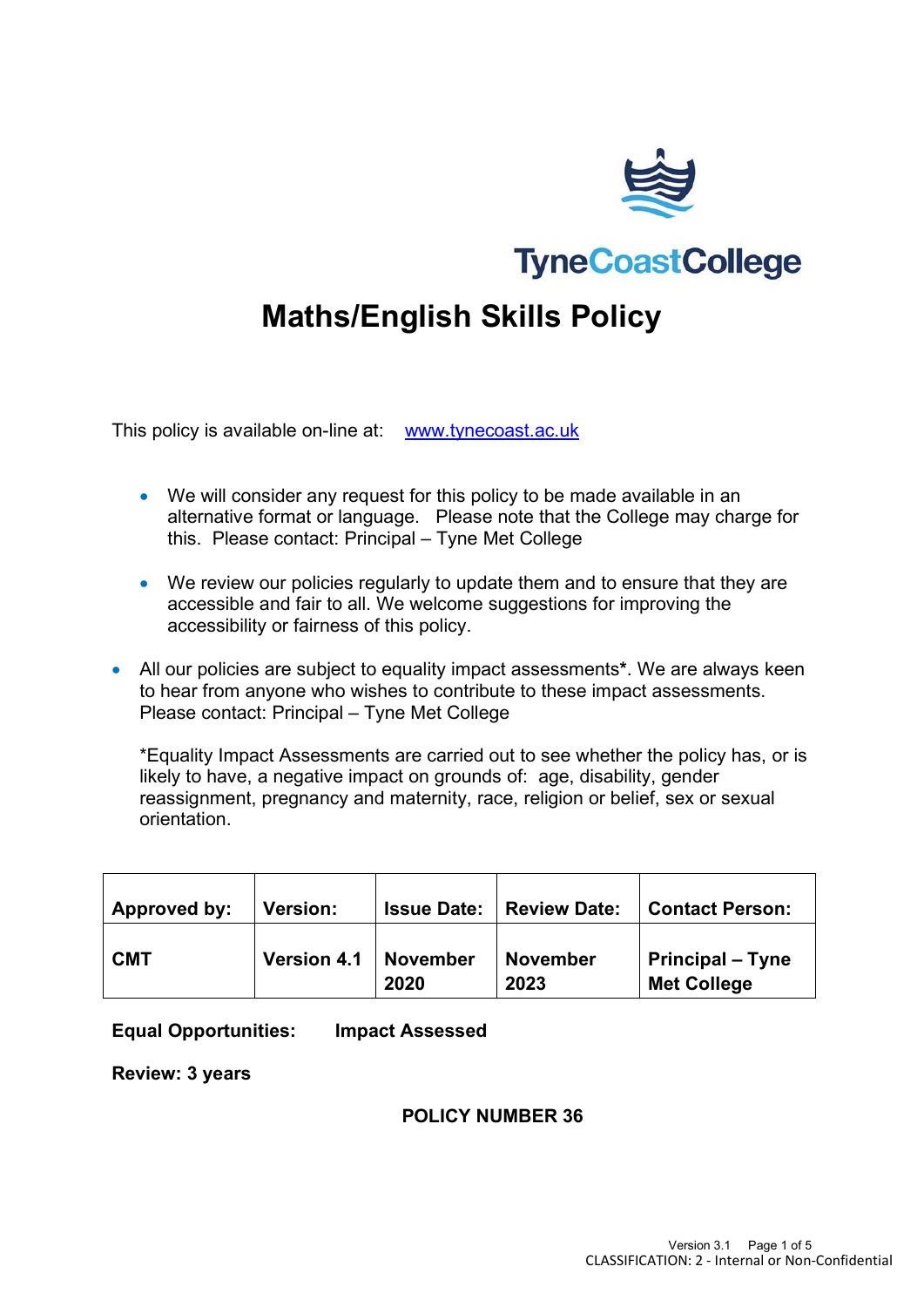# **1. Policy Statement**

The College is committed to developing and improving the skills of young people. This policy describes the key points of how the needs of students will be met in studying for Functional Skills or GCSE English and/or Maths. In particular:

- **1.1** Promote the importance of English and maths to all students by consistently contextualising and advocating the essential life and employment benefits of good English and maths knowledge, understanding and skills. This is to be completed during induction and by whole-college promotional activity.
- **1.2** All 16-18 full time students will undertake initial and diagnostic assessments as part of the induction process to identify their individual needs and ensure they are placed on a relevant and suitable qualification.
- **1.3** All 16-18 students must follow a programme of study for GCSE/Functional Skills at an appropriate level based on results of initial and diagnostic assessment – see English and maths pathways.
- **1.4** Work based learning students must study Functional Skills at the appropriate level as outlined in the framework.
- **1.5** Where applicable, adult students will undertake initial & diagnostic assessments as part of their induction process to identify their individual needs.

## **2. Scope**

The policy applies to all funded 16-18 year old students enrolled on a full time course and adult students studying English and maths as part of the programme.

## **3. Legislation**

The College affirms its commitment to all current legislation, in particular:

- Data Protection Act 1998
- Special Educational Needs and Disability Act 2001 (SENDA)
- Equality Act 2010

## **4. Responsibilities**

Consistently successful teaching and learning of GCSE or Functional Skills is a two way process which also places responsibilities on the students.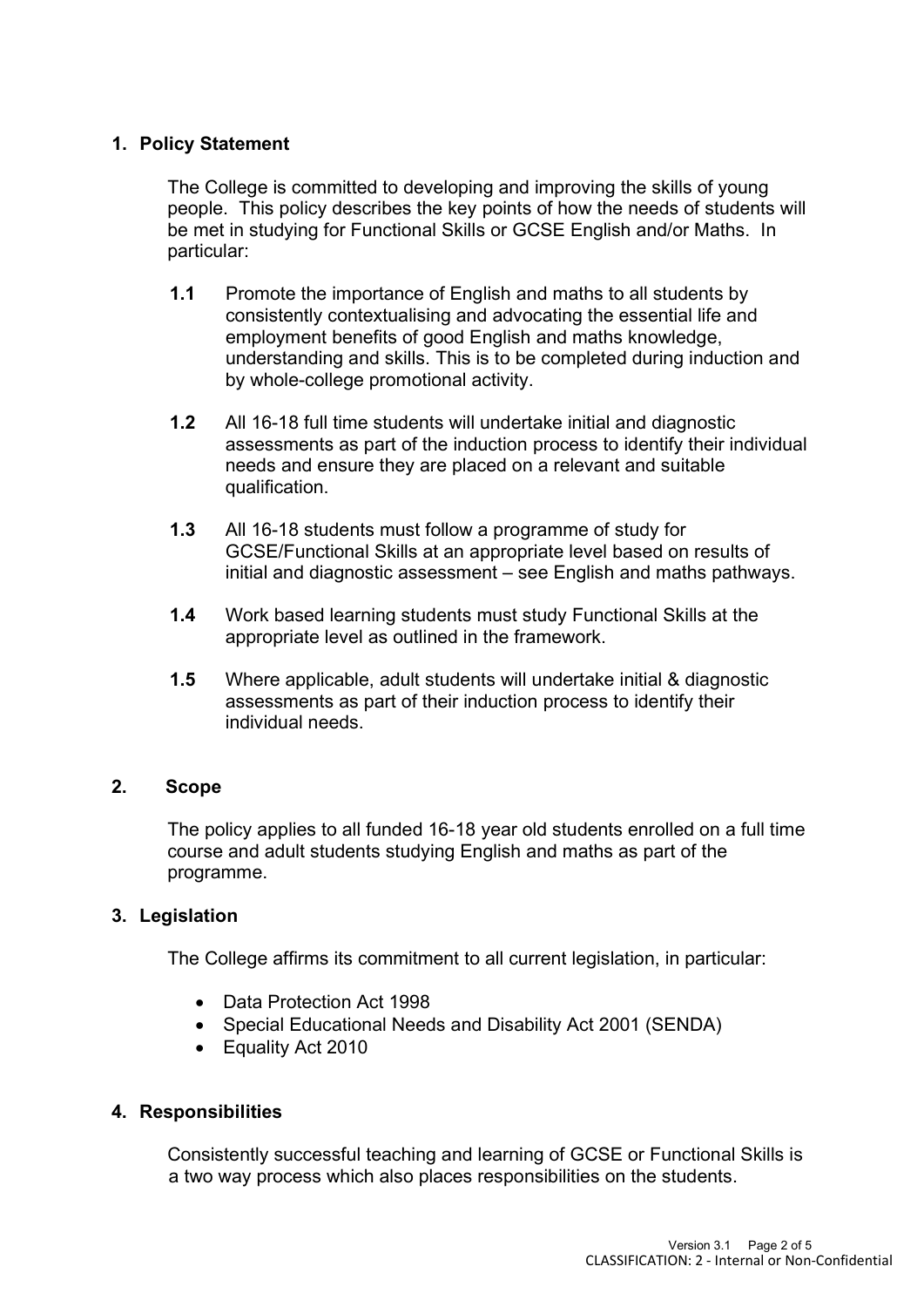Students success is most likely to be achieved when students:

- **4.1** Attend all GCSE or Functional Skills lessons as required and ensure punctuality.
- **4.2** Understand that maths/English are a key element of their learning programme.
- **4.3** Ensure a consistently excellent attitude and make best use of their time inside and outside the classroom, including timely completion of work, preparation for tests and working to achieve their Learning Plan.
- **4.4** Complete and submit all assessment and in-class work in a timely manner.
- **4.5** Comply with the assessment regulations for the Functional Skills/GCSE Qualification.
- **4.6** Be inquisitive and active participants; seek and suggest clarification where the vocational application of E&M isn't immediately clear.
- **4.7** Attend examinations as required and ensure all JCQ and college guidelines are adhered to.

## **5. Teaching Staff Responsibilities**

Teaching staff should ensure that:

- **5.1** There are clearly articulated teaching and learning strategies and expectations communicated, agreed and understood by all those studying GCSE or Functional Skills.
- **5.2** Such teaching and learning strategies should address the methods to be used to support students as they seek to achieve GCSE or Functional Skills qualifications, including new standards/qualifications.
- **5.3** Each member of staff is clear about his/her contribution and accountabilities in teaching and assessment of GCSE or Functional Skills (including the wider team and whole-college embedding of English and maths where appropriate)
- **5.4** All teaching staff should keep up to date with all relevant current practice/standards regarding GCSE and/ or Functional Skills including completing all mandatory training and CPD.
- **5.5** Work to collaborate with all relevant stakeholders to ensure the best possible experience for students. This should include pastoral staff, vocational teams, cross-site E&M delivery partners, leaders and any external agencies (where appropriate).
- **5.6** Provide an engaging and safe environment for all students, regardless of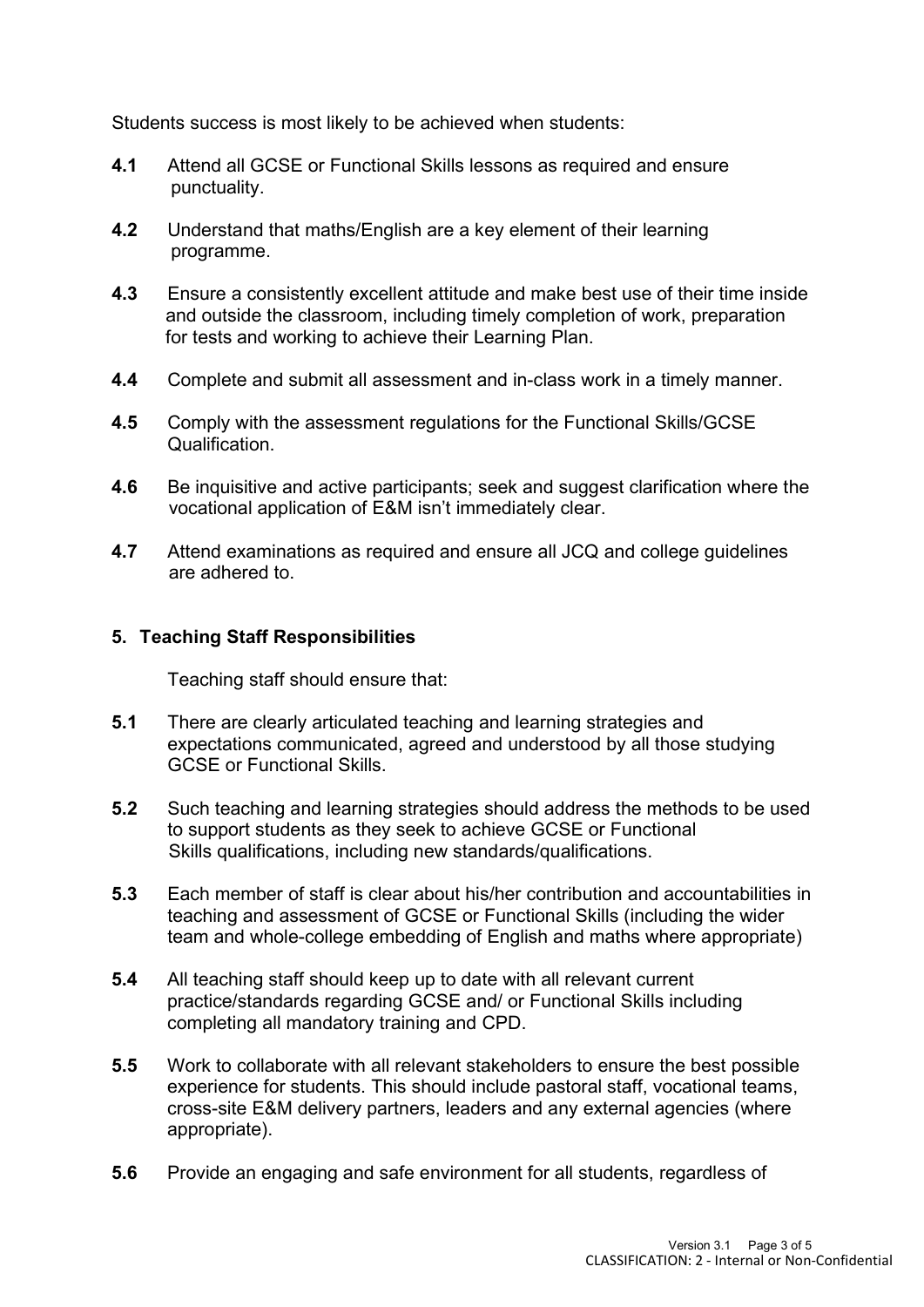ability, starting points or prior achievement, liaising with all relevant stakeholders where appropriate.

**5.7** Promote and incorporate cultural diversity (where appropriate and naturally occurring) to develop and provide additional cultural capital.

#### **6. College Management's Responsibilities**

College Management should ensure that:

- **6.1** Regular CPD and training opportunities are offered to each member of the team so that they may develop their own skills and act on the quality improvement plan to enhance the quality of provision.
- **6.2** All teaching staff are fully conversant with this policy and the demands it places on them.
- **6.3** Closely monitor developments related to maths/English/Functional Skills and ensure all staff are aware of policy changes and the significance of maths/English data on the college success.
- **6.4** All staff are competent to undertake their roles and responsibilities for the effective delivery of Functional Skills or GCSEs.

## **7. Actions to implement and Develop Policy**

**7.1** Operate within the college mission statement providing access and equal opportunities for all stakeholders.

The Head of School / Head of Learning will:

- **7.2** Provide support with curriculum development to facilitate the delivery of GCSE and Functional Skills across the college.
- **7.3** Provide a programme of staff development events to meet the needs of staff. To encourage staff to undertake Continuing Professional Development to ensure they are fully up-to-date with current developments which will be of benefit to students and the organisation.
- **7.4** Ensure that all full time 16-18 students undertake initial and diagnostic assessments to identify their individual needs as part of induction.
- **7.5** Ensure that all staff are fully up-to-date with current systems and procedures, including initial and diagnostic assessment.